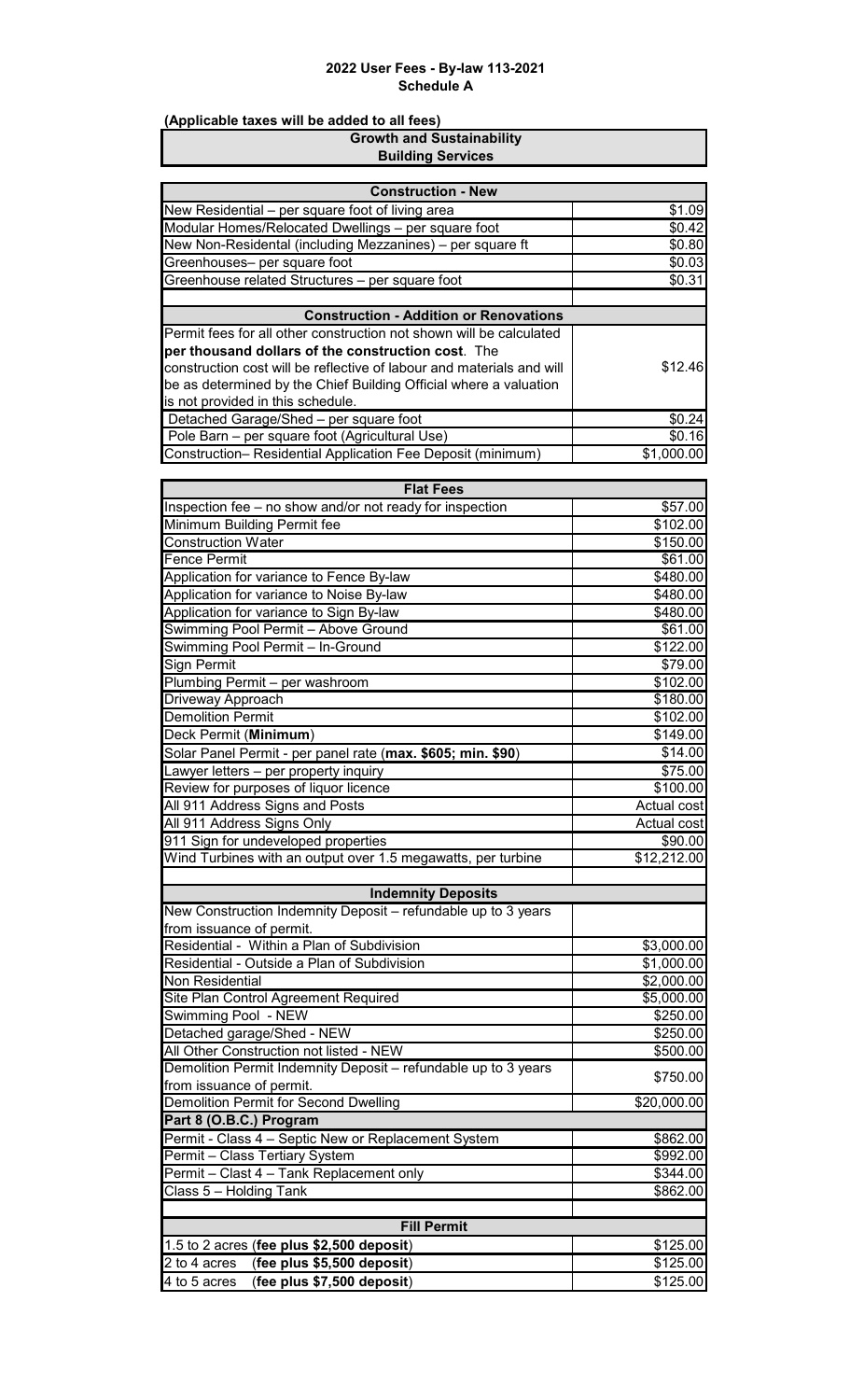# **(Applicable taxes will be added to all fees) Growth and Sustainability**

**Building Services**

| Over 5 acres (fee plus deposit of \$7,500 plus \$2,500 per acre                 | \$125.00         |  |
|---------------------------------------------------------------------------------|------------------|--|
| over $5$ )                                                                      |                  |  |
| <b>Refund Policy*</b>                                                           |                  |  |
| Application filed, no work done (Minimum Administrative Fee*)                   | \$31.00          |  |
| Application filed, preliminary review of plans performed                        | 80%              |  |
| Application filed, plans reviewed and permit issued                             | 75%              |  |
| Additional deduction for each field inspection performed                        | 5%               |  |
| Permits valued at less than \$100                                               | 0%               |  |
| *refund applied to balance after minimum fee deducted                           |                  |  |
| <b>Property Standards</b>                                                       |                  |  |
| <b>Property Standards Order</b>                                                 | actual cost plus |  |
|                                                                                 | 20% admin fee    |  |
| <b>Yard Maintenance Order</b>                                                   | actual cost plus |  |
|                                                                                 | 20% admin fee    |  |
|                                                                                 |                  |  |
| Changes to Permits Already Issued                                               | \$150.00         |  |
|                                                                                 |                  |  |
| Building Permit Fees (building, plumbing & septic) will be charged at twice the |                  |  |

applicable rate if any work requiring a permit is commenced prior to receiving a Building Permit.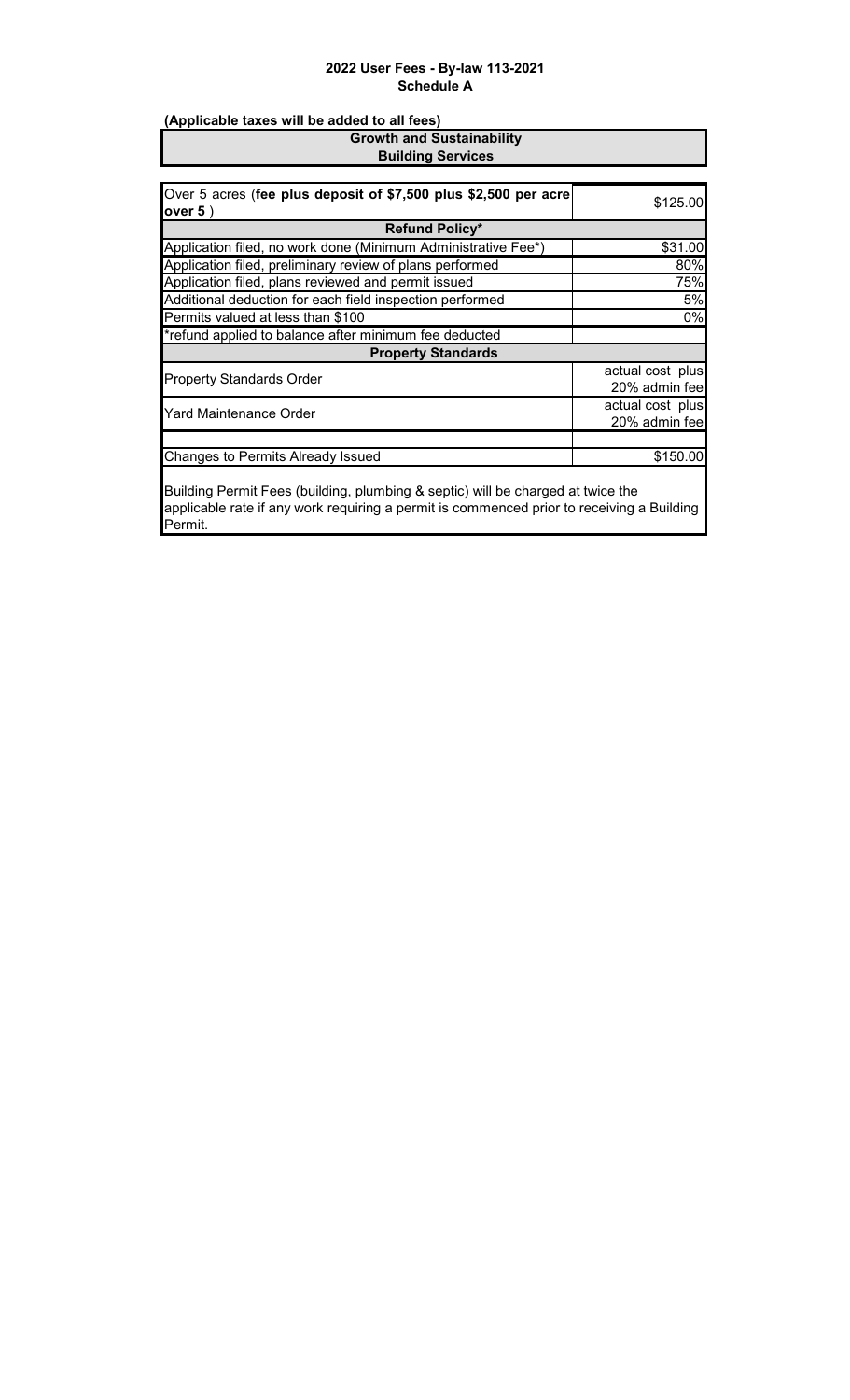**(Applicable taxes will be added to all fees)**

#### **Growth and Sustainability Planning and Development Services**

|                                                          | <b>Minimum</b><br><b>Deposit to</b>      | Fee (Non<br><b>ReFundable)</b> |                 |
|----------------------------------------------------------|------------------------------------------|--------------------------------|-----------------|
| <b>Description</b>                                       | <b>Accompany</b>                         | plus actual                    | <b>Flat Fee</b> |
|                                                          | <b>Application</b>                       | costs                          |                 |
|                                                          |                                          |                                |                 |
|                                                          | <b>Official Plan amendments</b>          |                                |                 |
| Major (see below)                                        | \$5,000.00                               | \$2,419.00                     |                 |
| Minor (see below)                                        | \$3,500.00                               | \$1,814.00                     |                 |
|                                                          | <b>Zoning By-law amendments</b>          |                                |                 |
| Major (see below)                                        | \$4,500.00                               | \$2,419.00                     |                 |
| Minor (see below)                                        | \$3,500.00                               | \$1,814.00                     |                 |
| Temporary Use By-law                                     | \$3,500.00                               | \$1,814.00                     |                 |
| By-law to extend the time limit for a                    |                                          |                                | \$606.00        |
| <b>Temporary Use</b>                                     |                                          |                                |                 |
| <b>Combined Official Plan Amendment and</b>              | \$6,000.00                               | \$3,266.00                     |                 |
| Zoning By-law Amendment                                  |                                          |                                |                 |
| "H" Removal By-law                                       |                                          |                                | \$1,451.00      |
| Deeming By-law                                           |                                          |                                | \$1,210.00      |
|                                                          | Site Plan Approval - Minor               |                                |                 |
| Site Plan Approval - Minor                               | \$3,000.00                               | \$1,814.00                     |                 |
| Amendment (see below)                                    | \$2,500.00                               | \$1,210.00                     |                 |
| Amendment (No Report to Council)                         |                                          |                                | \$606.00        |
| <b>Request for Security Release</b>                      |                                          |                                | \$244.00        |
| Release of Agreement                                     |                                          |                                | \$181.00        |
|                                                          | Site Plan Approval - Major               |                                |                 |
| Site Plan Approval - Major                               | \$5,500.00                               | \$3,024.00                     |                 |
| Amendment (see below)                                    | \$4,000.00                               | \$2,419.00                     |                 |
| <b>Request for Security Release</b>                      |                                          |                                | \$244.00        |
| Release of Agreement                                     | <b>Telecommunications Facilities</b>     |                                | \$181.00        |
|                                                          |                                          |                                |                 |
| <b>Exempt from Public Consultation</b>                   |                                          |                                | \$606.00        |
| Not Exempt from Public Consultation                      |                                          |                                | \$969.00        |
|                                                          | <b>Subdivision Applications</b>          |                                |                 |
| <b>Subdivision Application</b>                           | \$10,000.00                              | \$5,442.00                     |                 |
| Subsequent Phases of Existing Plans of                   | \$6,000.00                               | \$2,372.00                     |                 |
| Subdivision                                              |                                          |                                |                 |
|                                                          | <b>Revisions to Draft Approved Plans</b> |                                |                 |
| Revisions to a Draft Approved Plan of                    |                                          |                                |                 |
| <b>Subdivision (Red Line Revision)</b>                   | \$6,000.00                               | \$3,024.00                     |                 |
| Minor Revision (see below)<br>Major Revision (see below) | \$8,000.00                               | \$4,837.00                     |                 |
| Request to Amend Conditions of Draft                     |                                          |                                |                 |
| Approval                                                 | \$3,000.00                               | \$1,210.00                     |                 |
| <b>Request to Extend Draft Approval</b>                  |                                          |                                | \$606.00        |
| Clearance letter from County                             |                                          |                                | \$365.00        |
| Condominium Application                                  | \$10,000.00                              | \$5,442.00                     |                 |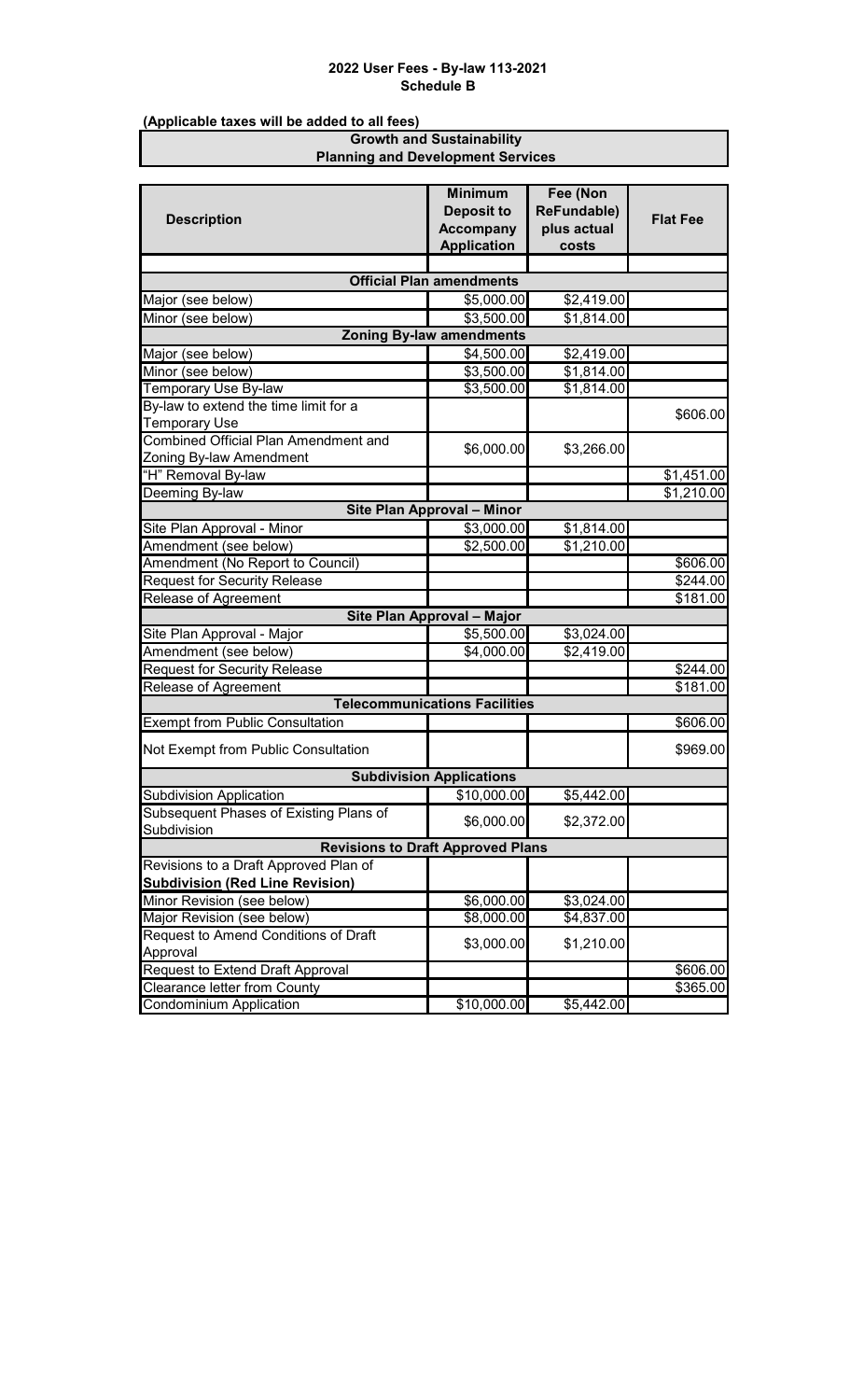**(Applicable taxes will be added to all fees)**

#### **Growth and Sustainability Planning and Development Services**

| <b>Description</b>                                                               | <b>Minimum</b><br><b>Deposit to</b>    | Fee (Non<br><b>ReFundable)</b> | <b>Flat Fee</b> |
|----------------------------------------------------------------------------------|----------------------------------------|--------------------------------|-----------------|
|                                                                                  | <b>Accompany</b><br><b>Application</b> | plus actual<br>costs           |                 |
| Revisions to a Draft Approved Plan of<br><b>Condominium (Red Line Revision)</b>  |                                        |                                |                 |
|                                                                                  |                                        |                                |                 |
| Minor Revision (see below)                                                       | \$6,000.00                             | \$3,024.00                     |                 |
| Major Revision (see below)                                                       | \$8,000.00                             | \$4,837.00                     |                 |
| Request to Amend Conditions of Draft<br>Approval (no change to layout)           | \$3,000.00                             | \$1,210.00                     |                 |
| Request to Extend Draft Approval                                                 |                                        |                                | \$606.00        |
| <b>Clearance letter from County</b>                                              |                                        |                                | \$365.00        |
| <b>Condominium Conversion</b>                                                    | \$3,000.00                             | \$1,210.00                     |                 |
| Preparation of a subdivision, condominium,<br>site plan or development agreement |                                        | <b>Actual Costs</b>            |                 |
| Lift Part Lot Control                                                            |                                        |                                | \$1,210.00      |
| Extend Part Lot Control                                                          |                                        |                                | \$606.00        |
| <b>Minor Variance, Consent and Rezoning Applications</b>                         |                                        |                                |                 |
| Minor Variance - Residential                                                     |                                        | \$727.00                       |                 |
| Minor Variance - All others                                                      |                                        | \$969.00                       |                 |
| <b>Amendment when Recirculation Required</b>                                     |                                        |                                | \$244.00        |
| <b>Tabling Fee</b>                                                               |                                        |                                | \$123.00        |
| <b>Special Hearing</b>                                                           |                                        |                                | \$606.00        |
| Consent                                                                          | \$1,500.00                             | \$1,210.00                     |                 |
| <b>Amendment - Recirculation Required</b>                                        |                                        |                                | \$244.00        |
| <b>Tabling Fee</b>                                                               |                                        |                                | \$123.00        |
| <b>Special Hearing</b>                                                           |                                        |                                | \$606.00        |
| Stamping Fee (Certificate):                                                      |                                        |                                |                 |
| For consent, new lot & lot additions                                             |                                        |                                | \$123.00        |
| For lease and easement                                                           |                                        |                                | \$80.00         |
| <b>Combined Minor Variance &amp; Consent</b>                                     | \$1,700.00                             | \$1,451.00                     |                 |
| <b>Combined Consent &amp; Rezoning</b>                                           | \$2,900.00                             | $\overline{$2,298.00}$         |                 |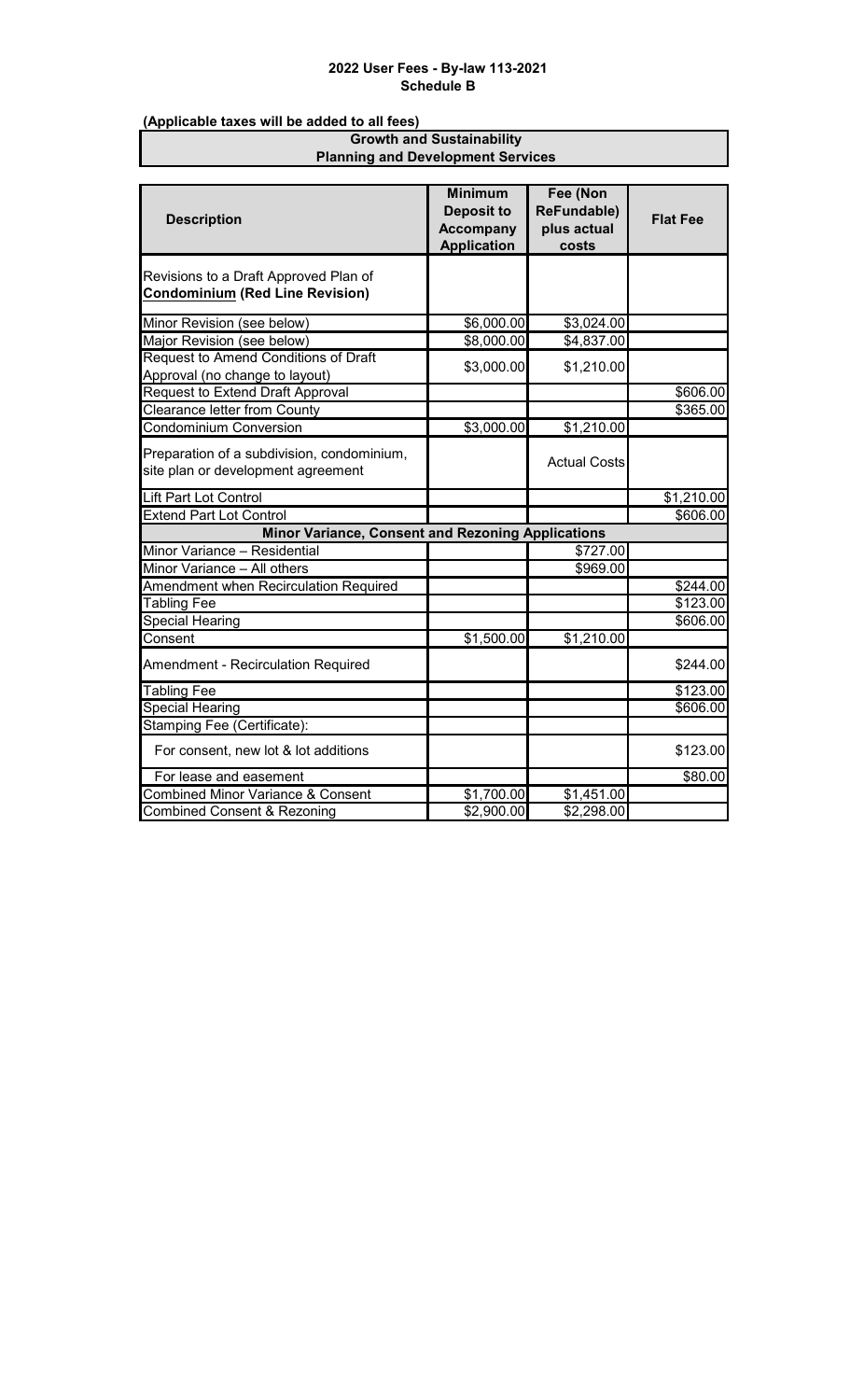**(Applicable taxes will be added to all fees)**

#### **Growth and Sustainability Planning and Development Services**

|                                                  | <b>Minimum</b>                 | Fee (Non<br><b>ReFundable)</b> |                 |
|--------------------------------------------------|--------------------------------|--------------------------------|-----------------|
| <b>Description</b>                               | Deposit to<br><b>Accompany</b> | plus actual                    | <b>Flat Fee</b> |
|                                                  | <b>Application</b>             | costs                          |                 |
|                                                  | <b>Other Fees</b>              |                                |                 |
| <b>Compliance Letters</b>                        |                                |                                | \$123.00        |
| <b>Heriatege Permit Application</b>              |                                |                                | Actual cost     |
| Peer Review of all Specialized                   |                                |                                |                 |
| Reports/Studies                                  | \$3,000.00                     | <b>Actual Costs</b>            |                 |
| <b>OMB</b> Costs                                 | \$2,500.00                     | <b>Actual Costs</b>            |                 |
| Photocopies - per page                           |                                |                                | \$0.32          |
|                                                  |                                |                                |                 |
| Information search (per hour, first hour free)   |                                |                                | \$37.00         |
| <b>Advertising fee</b>                           |                                | <b>Actual Costs</b>            |                 |
| More than one Open House or Public Meeting       |                                |                                |                 |
| Required                                         |                                |                                | \$365.00        |
| Notice to Cancel Public Meeting or Open          |                                |                                | \$244.00        |
| House                                            |                                |                                |                 |
| Re-circulation of Public Notices                 |                                |                                | \$244.00        |
| <b>Engineering Review Fee</b>                    |                                |                                | \$181.00        |
| Legal Review Fee                                 |                                | <b>Actual Costs</b>            |                 |
| <b>Septic Review Fee</b>                         |                                |                                | \$181.00        |
| <b>Preconsultation Meeting</b>                   |                                |                                | \$50/hour       |
| Amendment to Development or Subdivision          |                                |                                | \$697.00        |
| Agreement                                        |                                |                                |                 |
|                                                  | <b>Refund Policy*</b>          |                                |                 |
| Minimum fee*                                     |                                | \$31.00                        |                 |
| After file opened but before<br>circulated       |                                |                                | 90%             |
| After file circulated but before considered at a |                                |                                | 50%             |
| public meeting                                   |                                |                                |                 |
| After file considered at a public meeting        |                                |                                | 0%              |
| *Refunds on balance after minimum fee deducted   |                                |                                |                 |

Where the application is not complete and the deposit has been totally offset by costs, an

#### **Planning Definitions for Major and Minor**

**Official Plan Amendments** 

Major

- Proposes a re-designation or change in land use for a property or properties;
- Requires many changes to the policies and schedules of the Official Plan;
- New golf courses or expansion to existing golf courses;
- New waste management facility or expansion to existing waste management facility (including agriculture waste facilities);
- Expansion to urban boundary or re-designation of Urban Reserve Area;
- Commercial Development over 3,000 square metres;
- Deletion or addition of arterial or collector road, and;

• Any application that due to the broader policy implications of the Municipality would require the need to review or manage studies or any application deemed to be major by the Manager of Development Services.

Minor

- Proposes a small-scale exception to a specific Official Plan standard (e.g. minor change to • Proposes a minor change to a specific policy that is limited in scope and typically to one property;
- Maintains the intent and purpose of the Official Plan;
- Shall have limited impact or policy implications beyond the subject lands, and;
- Any application deemed to be minor by the Manager of Development Services.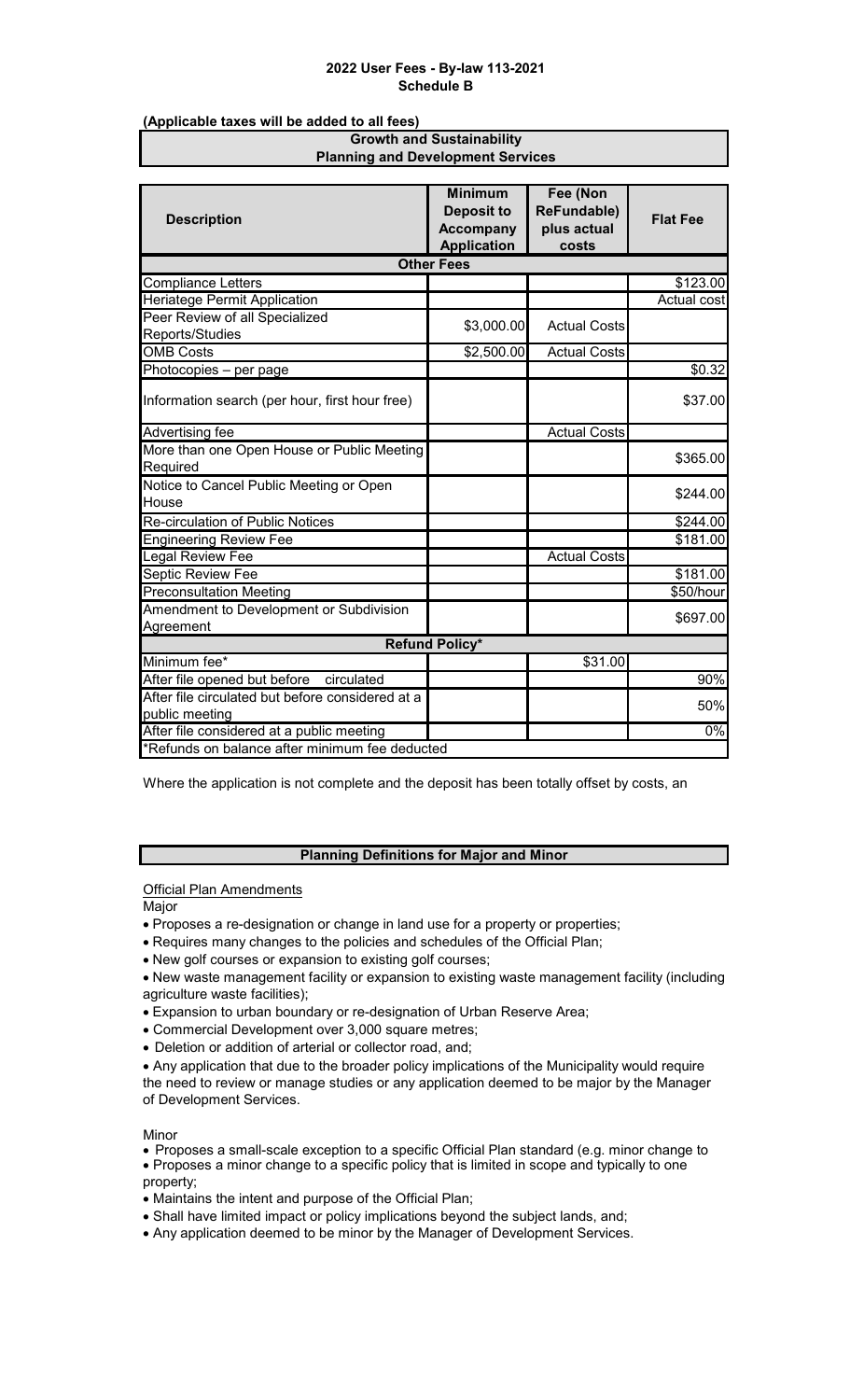#### **(Applicable taxes will be added to all fees)**

#### **Growth and Sustainability Planning and Development Services**

|                    | <b>Minimum</b>     | Fee (Non           |                 |
|--------------------|--------------------|--------------------|-----------------|
| <b>Description</b> | Deposit to         | <b>ReFundable)</b> | <b>Flat Fee</b> |
|                    | Accompany          | plus actual        |                 |
|                    | <b>Application</b> | costs              |                 |

#### Zoning By-law Amendments

Major

- Zone Category Change;
- Associated with an Official Plan Amendment;
- Associated with a Plan of Subdivision or Condominium;
- Application involving multiple properties, and;

• Any Application that requires the review of technical support documents or studies (e.g. environmental analysis, transportation studies, retail market studies etc.).

#### Minor

• Changes within current zone category;

• Re-zoning related to a "surplus lot consent" whereby the remnant parcel of farmland must be re-zoned to ensure that new residential dwellings are prohibited on any vacant remnant parcel of farmland created by the severance.

# Site Plan Approval

Major

• New buildings of any size or additions greater than 929 square metres (10,000 sq. ft) or greater than 3 storeys in building height or;

• Comprehensive changes to on-site grading/servicing/drainage or parking affecting lands greater than .6 hectare (1.5 acres) in land area.

#### Minor

• Existing buildings or new additions not exceeding 929 square metres (10,000 sq. ft) or up to 3 storeys in building height or;

• Changes to landscaping, parking, grading or drainage areas up to .6 hectare (1.5 acres) in land area, including revisions to building elevations, patios or additions thereto.

#### **Site Plan Amendment**

"Major" and "Minor" categories, as listed above, apply where a previous Site Plan has been approved and/or a Site Plan Agreement has been entered into with the Town.

#### Revisions to a Draft Approved Plan of Subdivision or Condominium (Red-Line Revision)

#### Major

• Major changes to the layout or conditions of draft approval of a draft approved plan.

Minor

• Minor changes to the layout or conditions of draft approval of a draft approved plan.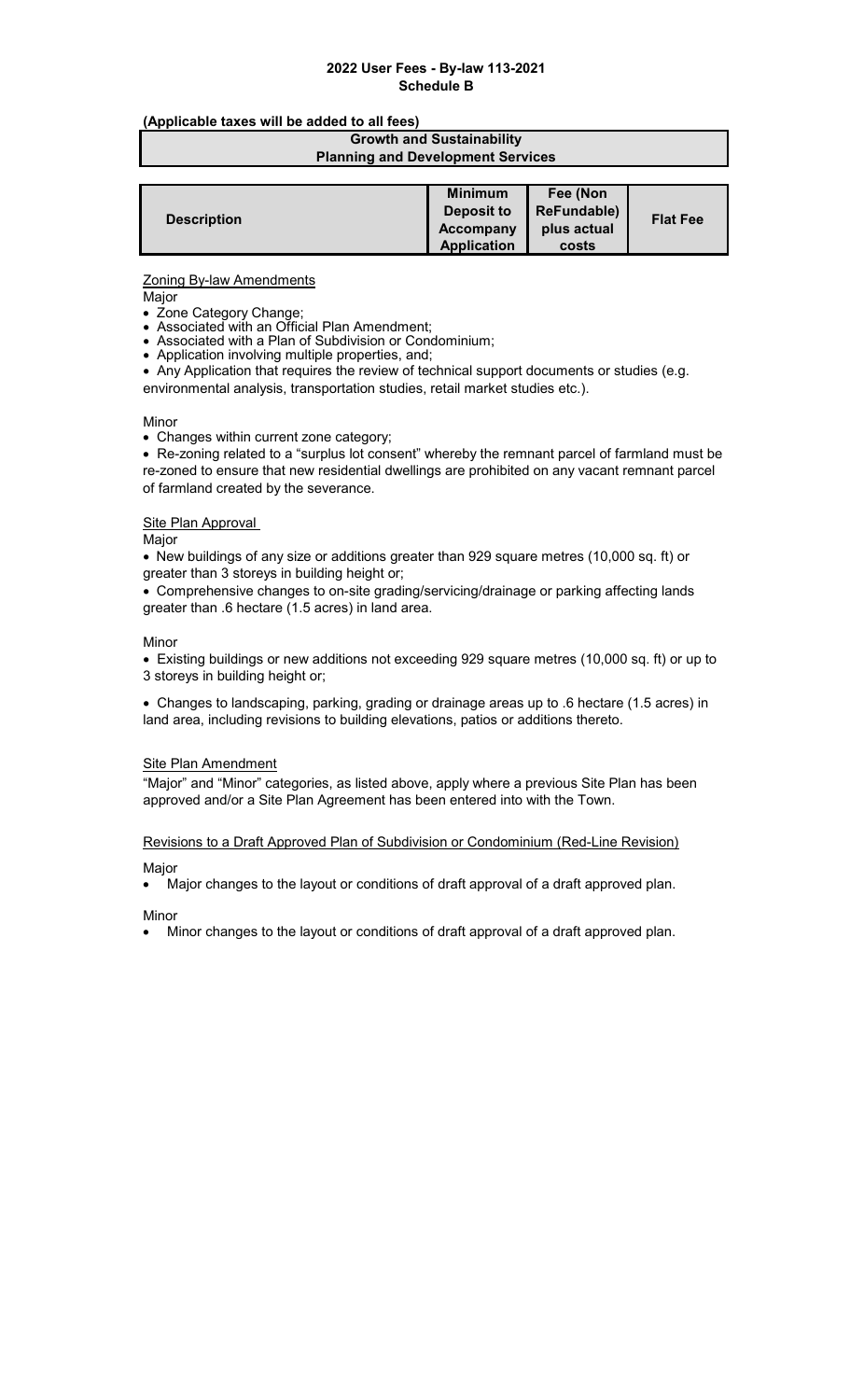| <b>Growth and Sustainability</b>                                     |                      |
|----------------------------------------------------------------------|----------------------|
| <b>Community Services</b>                                            |                      |
|                                                                      | <b>Effective</b>     |
|                                                                      | 01-Apr-22            |
| <b>Fees - Rooms and Pavilions</b>                                    |                      |
| Cancellation fee - (not refundable if within 72 hours)               | \$35.00              |
| Set up and Take Down                                                 | $\overline{$}113.00$ |
| Security Deposit (no alcohol function)                               | \$111.00             |
| Security Deposit (alcohol function)                                  | \$222.00             |
| <b>Rentals - Park Pavilions</b>                                      |                      |
| Large Pavilion Rental - no alcohol (Lakeview, Geralyn Tellier Perdu, | \$177.00             |
| Tilbury North, Optimist) - per day                                   |                      |
| Small Pavilion Rental - no alcohol (Woodslee Memorial) - per day     | \$90.00              |
| Centennial and Pleasant Park Pavilions - no alcohol - per day        | \$43.00              |
| All Pavilion Rentals - Alcohol Event - per day                       | \$644.00             |
|                                                                      |                      |
| akeview Park Amphitheatre - electrical access                        | \$92.00              |
| Park Permit (per event)                                              | \$57.00              |
| <b>Rentals - Community and Recreation Centres</b>                    |                      |
| arge Room - per day                                                  | \$293.00             |
| arge Room – non-profit - per hour                                    | \$57.00              |
| arge Room  - commercial - per hour.                                  | \$80.00              |
| arge Room - 4 hour block with or without kitchen                     | \$176.00             |
| arge Room and kitchen - Alcohol Event - per day                      | \$647.00             |
|                                                                      |                      |
| Large Room and kitchen- Alcohol Event - non-profit group - per day   | \$630.00             |
|                                                                      |                      |
| Small Room - per hour                                                | \$57.00              |
| Small Room - non-profit - per hour                                   | \$35.00              |
| Small Room - per day                                                 | \$176.00             |
| Small Room - Alcohol Event - per day                                 | \$337.00             |
| Small Room + hall and servery (Libro Centre) no alcohol - per day    | \$225.00             |
| Small Room - Community/non-profit group (regular business hours,     |                      |
| non-fee usage, approved by Manager of Recreation)                    | Free                 |
|                                                                      |                      |
| Gymnasium - half - non-profit - per hour                             | \$33.00              |
| Gymnasium - half - commercial - per hour                             | \$77.00              |
| Gymnasium - full - per hour                                          | \$57.00              |
| Gymnasium - full - commercial - per hour                             | \$152.00             |
| Gymnasium - full - block of 10 hours or more - per hour              | \$52.00              |
| Gymnasium - Sporting event (non-profit) 12 hours                     | \$613.00             |
|                                                                      |                      |
| Arena floor (non-ice) - non-profit - per hour                        | \$57.00              |
| Arena floor (non-ice) - per day                                      | \$618.00             |
|                                                                      |                      |
| AtlasTube Centre Lobby or Common Area(s)                             | 150.00               |
|                                                                      |                      |
| Projector and Screen (with facility rental, per day)                 | \$26.00              |
| Sound System (with facility rental, per day)                         | \$26.00              |
| Table Rentals (each)                                                 | \$10.00              |
| <b>Recreation Fees</b>                                               |                      |
| <b>Drop-in Fees:</b>                                                 |                      |
| Gymnasium per visit:                                                 |                      |
|                                                                      | \$6.00               |
| Teen (13-14 years)                                                   | \$6.00               |
| Teen (15-17 years)                                                   |                      |
| Adult (18-54 years)                                                  | \$6.00               |
| Senior (55 years and over)                                           | \$3.75               |
| Family rate (up to 6 immediate family members)                       | \$12.00              |
| Adult - Open Gym Time                                                | \$6.00               |
|                                                                      |                      |
| Pickleball or Shuffleboard                                           |                      |
| Adult/Senior (up to 3 hours) per visit - no instructor               | \$3.75               |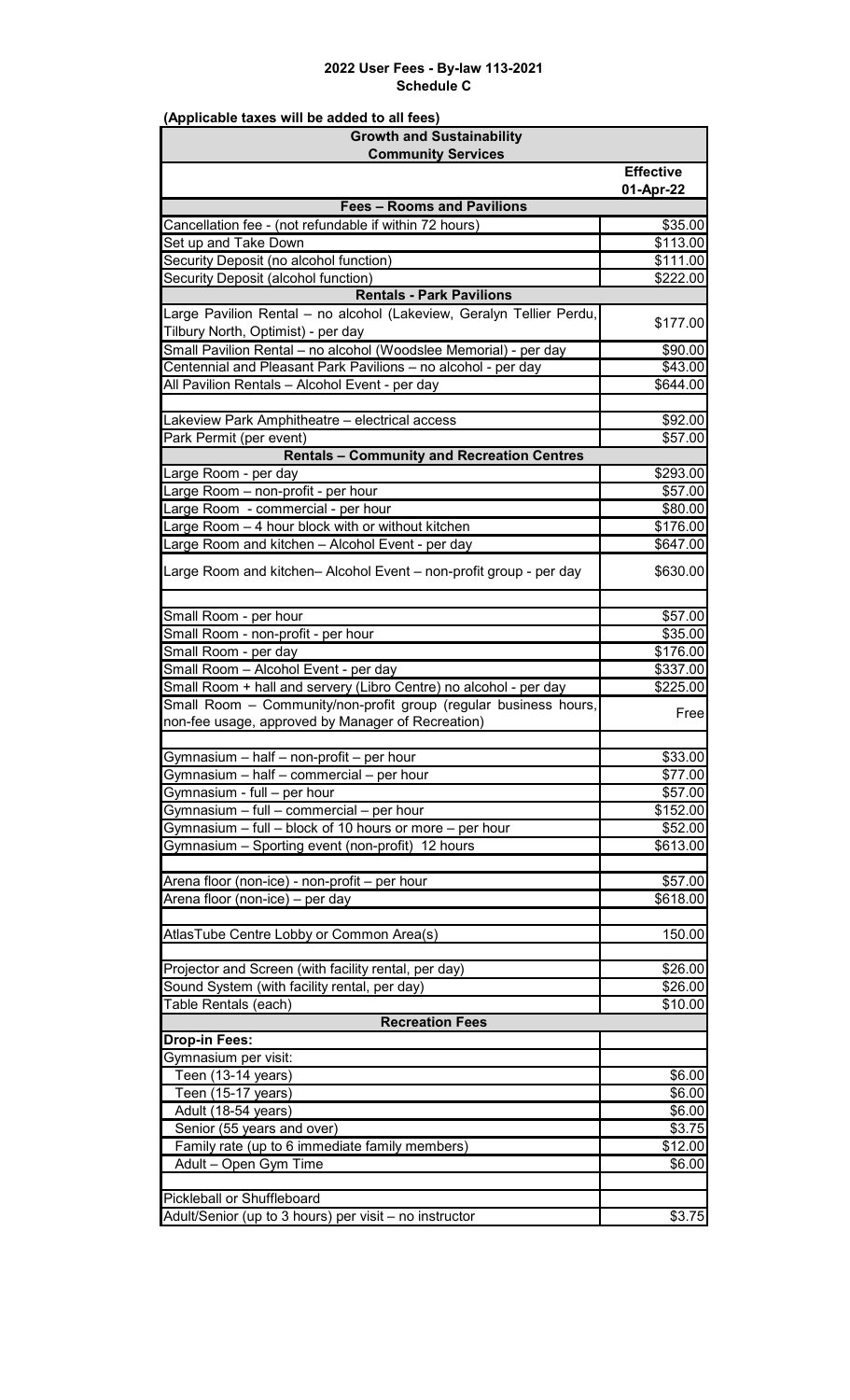| <b>Growth and Sustainability</b>                                                                                             |                    |
|------------------------------------------------------------------------------------------------------------------------------|--------------------|
| <b>Community Services</b>                                                                                                    |                    |
|                                                                                                                              | <b>Effective</b>   |
|                                                                                                                              | 01-Apr-22          |
| <b>Fitness Class Drop-in</b>                                                                                                 |                    |
| Adult instructor led fitness class - per class                                                                               | \$7.50             |
| Senior instructor led fitness class - per class                                                                              | \$5.19             |
| Pickleball and Shuffleboard - 10 Session Pass                                                                                | \$33.75            |
| Gymnasium Drop in Pass - 10 Session Pass                                                                                     | \$54.00            |
|                                                                                                                              |                    |
| <b>Program Registration:</b>                                                                                                 |                    |
| Recreation Programs: (per hour)                                                                                              |                    |
| Preschool (0-5 years)                                                                                                        | \$6.50             |
| Youth (6-12 years)                                                                                                           | \$6.50             |
| Teen (13-14 years)                                                                                                           | \$6.50             |
| Teen (15-17 years)                                                                                                           | \$6.00             |
| Adult (18-54 years) (not instructor led fitness)                                                                             | \$7.00             |
| Senior (55 years and over) (not instructor led fitness)                                                                      | \$7.00             |
|                                                                                                                              |                    |
| Fitness: (per class)                                                                                                         |                    |
| Adult Fitness -instructor led fitness class                                                                                  | \$6.00             |
| Senior Fitness - instructor led fitness class                                                                                | \$3.00             |
| Adult Fitness - full session registration                                                                                    | \$5.00             |
| Senior Fitness (55 years and over)- full session registration                                                                | \$2.00             |
|                                                                                                                              |                    |
| <b>Recreation Program Discounts:</b><br>Family Program Registration - 3 or more immediate family members                     |                    |
| register for programs at full rates                                                                                          | 10% discount       |
| ODSP Recipient Program Registration - eligible persons                                                                       | 10% discount       |
| Seniors Program Registration (55 yrs and up)                                                                                 | 10% discount       |
| Individual - Multi-Program - 3 or more programs/session                                                                      | 10% discount       |
| <b>Recreation - Camps and Birthday Parties</b>                                                                               |                    |
| <b>Camps:</b> (fees include activity fees and supplies)                                                                      |                    |
| Summer or March Break Camp - per day                                                                                         | \$40.00            |
| Summer or March Break Camp - per week                                                                                        | \$150.00           |
| Specialty Camp - includes activity fees and supplies - per week                                                              | \$165.00           |
|                                                                                                                              |                    |
| <b>Birthday parties:</b>                                                                                                     |                    |
| Birthday parties - room plus staff (2 hrs, max 20 children)                                                                  | \$198.00           |
| Birthday parties - room plus staff plus pizza (2 hrs, max 20 children)                                                       | \$225.00           |
| Birthday parties - gym + room + staff (2 hrs, max 20 children)                                                               | \$214.00           |
| Birthday parties - gym + room + staff + pizza (2 hrs, max 20 children)                                                       | \$321.00           |
| Birthday parties - room, staff, pizza, primetime skating (2 hrs, max 20                                                      | \$349.00           |
| children)                                                                                                                    |                    |
| Each additional child (non-swim parties)                                                                                     | \$9.00             |
| Birthday parties - room + staff + pool (2hrs, max 20 children)                                                               | \$268.00           |
| Birthday parties - room + staff + pool + pizza (2hrs, max 20 children)                                                       | \$375.00           |
| <b>Sports Facilities and Fields</b>                                                                                          |                    |
| Soccer or Baseball - Registered league fees, per user per season<br>Baseball Diamond -reservation & preparation (non-league) | \$13.49<br>\$57.00 |
| Tennis Court key - per season                                                                                                | \$30.88            |
| <b>WFCU Pool</b>                                                                                                             |                    |
| Drop-in Swimming                                                                                                             |                    |
| Pool Lengths and Leisure swim                                                                                                | \$4.87             |
| Pool - Aquatic Exercise                                                                                                      | \$5.75             |
|                                                                                                                              |                    |
| <b>Recreation Swim</b>                                                                                                       |                    |
| Child under 24 months (with paid adult)                                                                                      | Free               |
| Child/Youth (ages 2-14)                                                                                                      | \$3.65             |
| Child/Youth (ages 15-17)                                                                                                     | \$3.23             |
| Adult/Senior                                                                                                                 | \$3.23             |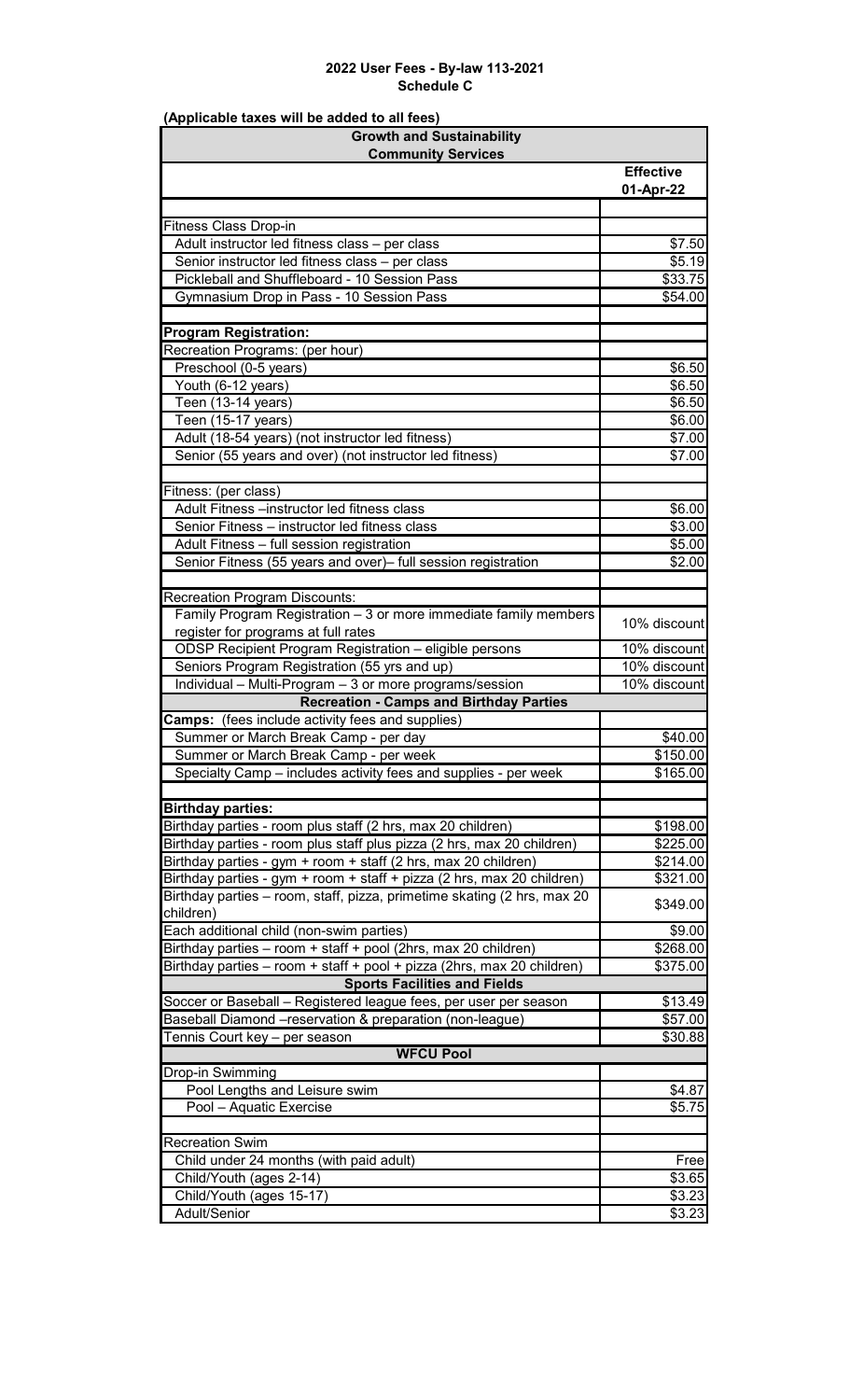| <b>Growth and Sustainability</b>                                      |                    |
|-----------------------------------------------------------------------|--------------------|
| <b>Community Services</b>                                             |                    |
|                                                                       | <b>Effective</b>   |
|                                                                       | 01-Apr-22          |
| Swim Passes:                                                          |                    |
| Summer Family Swim Pass (Valid from June 26-Labour Day for            |                    |
| recreation swims only. Up to 6 immediate family members living in     | \$169.00           |
| the same household)                                                   |                    |
| Summer Adult Swim Pass (Valid from June 26-Labour Day for             |                    |
| recreation swims only.)                                               | \$57.00            |
| Summer Youth (up to age 14) Swim Pass (Valid from June 26-            |                    |
| Labour Day for recreation swims only.)                                | \$52.00            |
| Summer Youth (ages 15-17) Swim Pass (Valid from June 26-              | \$46.02            |
| Labour Day for recreation swims only.)                                |                    |
| Summer Organization Swim Pass (Valid for a recognized                 | \$169.00           |
| organization up to 6 people)                                          |                    |
| Preschool Swim Pass (3 month pass for 1 child to attend preschool     | \$102.00           |
| swims only, with guardian in the water)                               |                    |
|                                                                       |                    |
| Memberships and Pass Cards                                            |                    |
| Adult Pool Membership - Monthly                                       | \$41.00            |
| Adult Pool Membership - 3 Month                                       | \$111.00           |
| Adult Pool Membership - 6 Month                                       | \$198.00           |
| Adult Pool Membership - Annual                                        | \$357.00           |
|                                                                       |                    |
| Adult Enhanced Pool Membership - Monthly                              | \$49.00            |
| Adult Enhanced Pool Membership - 3 Month                              | \$136.00           |
| Adult Enhanced Pool Membership - 6 Month                              | \$241.00           |
| Adult Enhanced Pool Membership - Annual                               | \$433.00           |
| Adult Swim Pass - 10 Sessions                                         |                    |
| Adult Enhanced Swim Pass - 10 Sessions                                | \$46.00<br>\$55.00 |
|                                                                       |                    |
| Swimming Lessons - rates per person, per 1/2 hour:                    |                    |
| Child/Youth (regular ratios)                                          | \$8.53             |
| Adult (regular ratios)                                                | \$7.55             |
| Child/Youth (up to age 14) (1:4 ratios)                               | \$11.81            |
| Youth (age 15-17) (1:4 ratios)                                        | \$10.45            |
| Private Lessons - individual                                          | \$28.14            |
| Private Lessons - 2 participants (per person)                         | \$17.47            |
| Private Lessons - 3 or more participants (per person)                 | \$14.17            |
|                                                                       |                    |
| Swim/Skate Passes:                                                    |                    |
| Fall Swim/Skate Pass - Adult (3 month pass. Valid for public          | \$57.00            |
| skate and swim only)                                                  |                    |
| Fall Swim/Skate Pass - Youth to age 14 (3 month pass. Valid for       | \$52.00            |
| public skate and swim only)                                           |                    |
| Fall Swim/Skate Pass - Youth ages 15 - 17 (3 month pass. Valid        | \$46.02            |
| for public skate and swim only)                                       |                    |
| Pool Rental:                                                          |                    |
| 1 hour rental -1 pool, 2 lifeguards max. 24 people (base fee)         | \$125.00           |
| Extra Lifeguard for Hourly Pool Rental - per additional lifeguard per |                    |
| hour (added to base fee)                                              | \$29.00            |
|                                                                       |                    |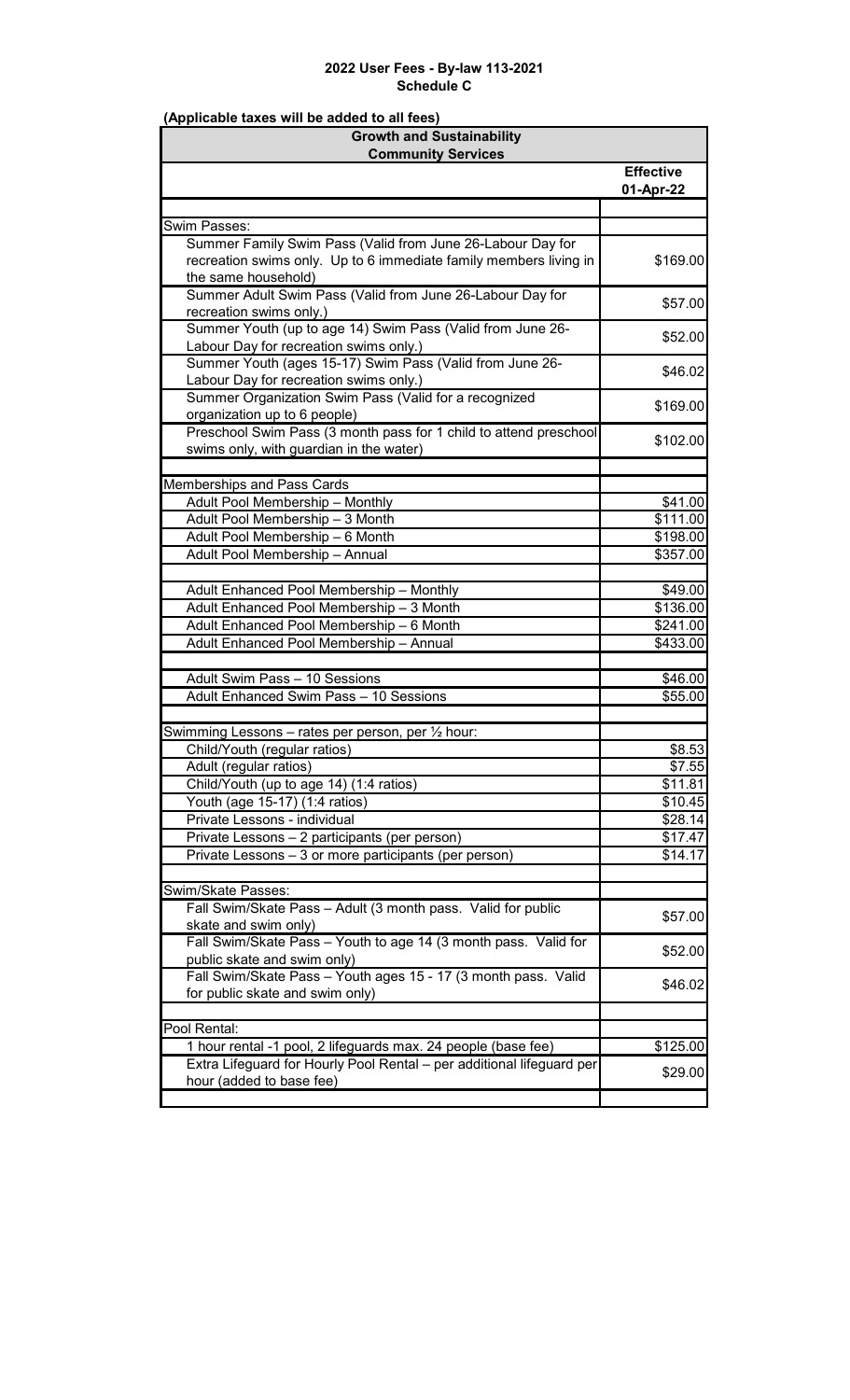| <b>Strategic and Legal Affairs</b><br><b>Police Services</b>                            |            |
|-----------------------------------------------------------------------------------------|------------|
|                                                                                         |            |
| Motor Vehicle Accident Reports                                                          | \$75.00    |
| <b>Incident Report Confirmation</b>                                                     | \$53.00    |
| Criminal Record Checks (CRC)                                                            | \$53.00    |
| Criminal Record Checks - students                                                       | \$25.00    |
| Criminal Record Checks - volunteers                                                     | Free       |
| Duplicate Copy of CRC Certificate                                                       | \$5.00     |
| <b>Technical Traffic Collision Reports</b>                                              | \$571.00   |
| <b>Reconstructionist Report</b>                                                         | \$1,142.00 |
| Alarm Registration - Annual                                                             | \$20.00    |
|                                                                                         |            |
| <b>False Alarm Fees:</b>                                                                |            |
| Unregistered Premises - Any at fault false alarm call                                   | \$124.00   |
| Registered Premises - Third at fault false alarm and each subsequent<br>call thereafter | \$124.00   |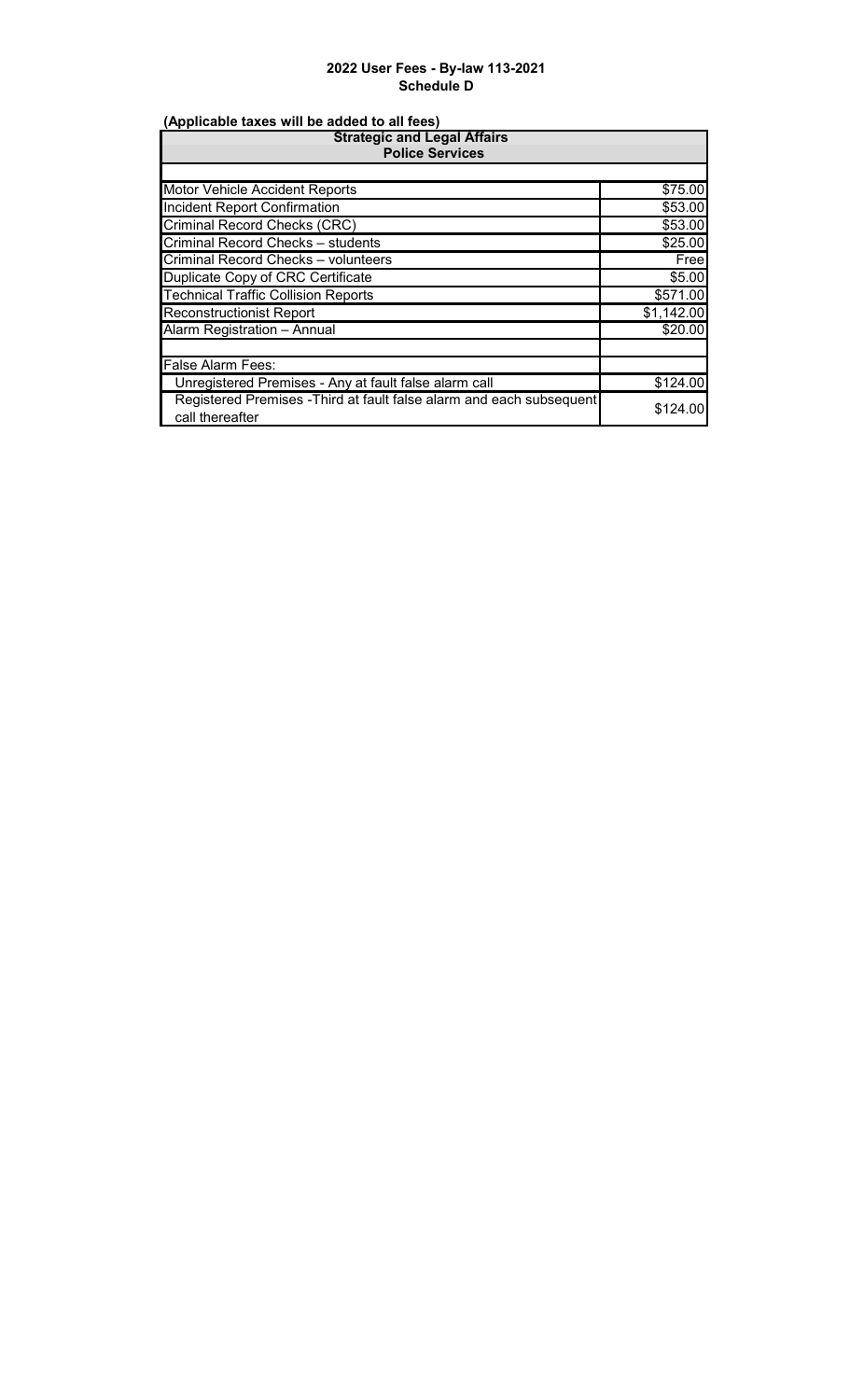#### **(Applicable taxes will be added to all fees)**

**Fire Services Strategic and Legal Affairs**

| <b>Letters of Compliance</b>                                                         |                                |
|--------------------------------------------------------------------------------------|--------------------------------|
| <b>Fire Prevention Related Letters</b>                                               | \$75.00                        |
| Fire Reports for property owners                                                     | \$75.00                        |
| <b>Fire Inspections</b>                                                              |                                |
| Inspection and certification of premises for liquor                                  | \$124.00                       |
| license approval                                                                     |                                |
| Inspection by request (day care facility, retirement                                 |                                |
| homes, group homes etc) - excluding residential                                      | \$75.00                        |
| homes<br>Inspection resulting in Ontario Fire Code                                   |                                |
| Contraventions                                                                       | \$90.00                        |
|                                                                                      |                                |
| Each additional follow-up to close the inspection                                    | \$50.00                        |
| (phone call, email, site-re-inspection)                                              |                                |
| Industrial/Commercial Inspections (includes                                          |                                |
| inspection, file review, letter/report development                                   |                                |
|                                                                                      |                                |
| Premises smaller than 1,000 $m2$                                                     | \$168.00                       |
| Each Additional 1,000 m <sup>2</sup>                                                 | \$45.00                        |
| Residential Inspections (includes inspection, file                                   |                                |
| review, letter/report development                                                    |                                |
| Premises smaller than 1,000 m <sup>2</sup>                                           | \$95.00                        |
| Each Additional 1,000 m <sup>2</sup>                                                 | \$45.00                        |
| Special Occasion Permit Inspection                                                   | \$41.00                        |
| All retrofits                                                                        | \$368.00                       |
| Fire Scene Photographs (each)                                                        | \$4.55                         |
| Assistance for private standby - Comm'l/Ind'l                                        | Current MTO rates/hour per     |
| beyond normal fire protection<br>Call for Service - Falure to Locate Utilities - per | manned apparatus               |
|                                                                                      | \$556.00                       |
| manned fire apparatus<br><b>Fire Investigation Reports</b>                           | \$246.00                       |
| Fire Safety Plan Review:                                                             |                                |
| Vulnerable OccupanciesSmall Facilities (up to 5                                      |                                |
| residents)                                                                           | \$278.00                       |
| Vulnerable OccupanciesLarge Facilities (over 5                                       |                                |
| residents)                                                                           | \$556.00                       |
| General - First Plan Initial Review                                                  | \$57.00                        |
| General - Plan review per review                                                     | \$41.00                        |
| Inspections for Propane Dispensing Sites:                                            |                                |
| Existing 5,000 USWG or less                                                          | \$173.00                       |
| New/modified 5,000 USWG or less                                                      | \$346.00                       |
| Existing greater than 5,000 USWG                                                     | \$1,729.00                     |
| New/modified greater than 5,000 USWG                                                 | \$1,729.00                     |
| If necessary to retain 3 <sup>rd</sup> party engineer/other firm                     | Actual cost                    |
| <b>False Alarms</b>                                                                  |                                |
| After second false alarm:                                                            |                                |
| First Hour - per manned apparatus                                                    | <b>Current MTO rate</b>        |
| Each additional half hour - per manned                                               | <b>Current MTO rate</b>        |
| apparatus                                                                            |                                |
| Open Burn By-law Cost Recovery Formula                                               |                                |
| Fire Administration only attends location                                            | Current MTO rate for a single  |
|                                                                                      | manned fire apparatus          |
|                                                                                      | Current MTO rate per vehicle + |
| Fire extinguishment $-2^{nd}$ or more offence                                        | current hourly rate per fire   |
|                                                                                      | fighter                        |
| Fire extinguishment using less than 6 firefighters                                   | Current MTO rate for a single  |
|                                                                                      | manned fire apparatus          |
| Fire extinguishment using greater than 6                                             | Current MTO rate for 2         |
| firefighters and less than 12 firefighters                                           | manned fire apparatus          |
| Fire extinguishment requiring a 2 station                                            | Current MTO rate for 4         |
| response<br><b>External Services</b>                                                 | manned fire apparatus          |
|                                                                                      |                                |
| Recovery - external services cost                                                    | <b>Actual Costs</b>            |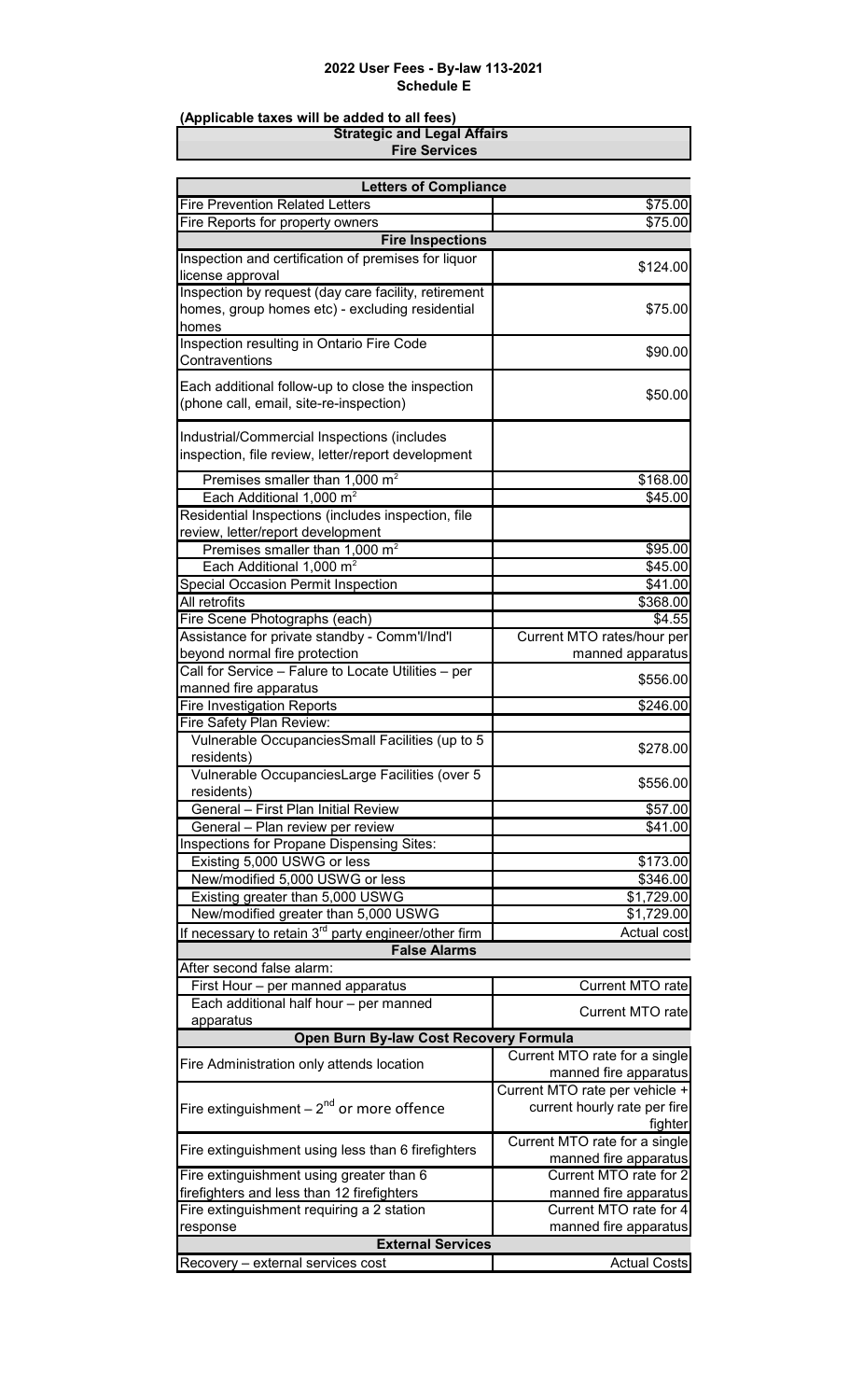| <b>Strategic and Legal Affairs</b> |
|------------------------------------|
| <b>Civic Affairs</b>               |

| <b>Animal Control and Dog Pound Fees</b>                                                                          |                         |
|-------------------------------------------------------------------------------------------------------------------|-------------------------|
| Dog Pound Impound Fee Per Day                                                                                     | \$13.00                 |
| Dog At Large Second Offence                                                                                       | \$63.00                 |
| Dog At Large Third Offence                                                                                        | \$124.00                |
| Dog Tags                                                                                                          | \$21.00                 |
| Dog Tag Penalty if Purchased after March 31                                                                       | \$10.00                 |
| Replacement of lost dog tag                                                                                       | \$6.20                  |
| Kennel Licence - In designated zoning areas only                                                                  | \$65.00                 |
| Trap rental - per day, up to 7 continuous days, plus \$50 refundable<br>deposit                                   | \$10.00                 |
| Trap rental - per day beyond 7 continuous days                                                                    | \$5.00                  |
| <b>Appeals</b>                                                                                                    |                         |
| Appeal to a Hearing Committee (hearings of all by-laws and statutory<br>hearings but for Committee of Adjustment) | \$100.00                |
| Costs and Disbursements to attend third party appeals                                                             | <b>Actual Costs</b>     |
| <b>Burial Permits</b>                                                                                             |                         |
| <b>Burial Permits</b>                                                                                             | \$15.00                 |
| <b>Commissioning Oaths</b>                                                                                        |                         |
| Commissioning of Oaths - per document                                                                             | \$10.00                 |
| <b>Election</b>                                                                                                   |                         |
| Copy of previous election results                                                                                 | \$5.00                  |
| Copy of Voters List                                                                                               | \$25.00                 |
| Copy of Ward map                                                                                                  | \$5.00                  |
| <b>Hunting Licences</b>                                                                                           |                         |
| Resident – Small Game (subject to Ministry approval)                                                              | \$13.00                 |
| Non-Resident - Small Game (subject to Ministry approval)                                                          | \$18.00                 |
| <b>Integrity Commissioner</b>                                                                                     |                         |
| Formal Complaint to Integrity Commissioner                                                                        | \$10.00                 |
| <b>Liquor Licences</b>                                                                                            |                         |
| LLBO Acknowledgement Letter                                                                                       | \$25.00                 |
| See Schedule A for Building Services fee                                                                          |                         |
| See Schedule E for Fire Services fee                                                                              |                         |
| Municipal Significance Designation                                                                                | \$50.00                 |
| <b>Lottery Licences</b>                                                                                           |                         |
| Break open lottery tickets - per box                                                                              | \$13.00                 |
| <b>Bingo/Raffle Licences</b>                                                                                      | 3% of Proposed<br>Prize |
| <b>Marriage Licences and Fees</b>                                                                                 |                         |
| Marriage Licence                                                                                                  | \$137.00                |
| Marriage Solemnization - Ceremony fee (basic)                                                                     | \$278.00                |
| Witness Fee                                                                                                       | \$25.00                 |
| <b>Photocopy Fees</b>                                                                                             |                         |
| Photocopying - Per Standard Page                                                                                  | \$0.30                  |
| <b>Property Fees</b>                                                                                              |                         |
|                                                                                                                   | Minimum \$50 or         |
| Damage to Town Property                                                                                           | 2% of Property          |
|                                                                                                                   | Damage Cost             |
| Land Transfer Inquiries (lands not yet declared surplus)                                                          | \$25.00                 |
| <b>Street Closing Inquiry</b>                                                                                     | \$11.00                 |
| Street Closing Application Fee (\$90 if inquiry fee was paid)                                                     | \$102.00                |
| <b>Street Closing Appraisal</b>                                                                                   | At Cost                 |
| <b>Street Closing Advertising</b>                                                                                 | At Cost                 |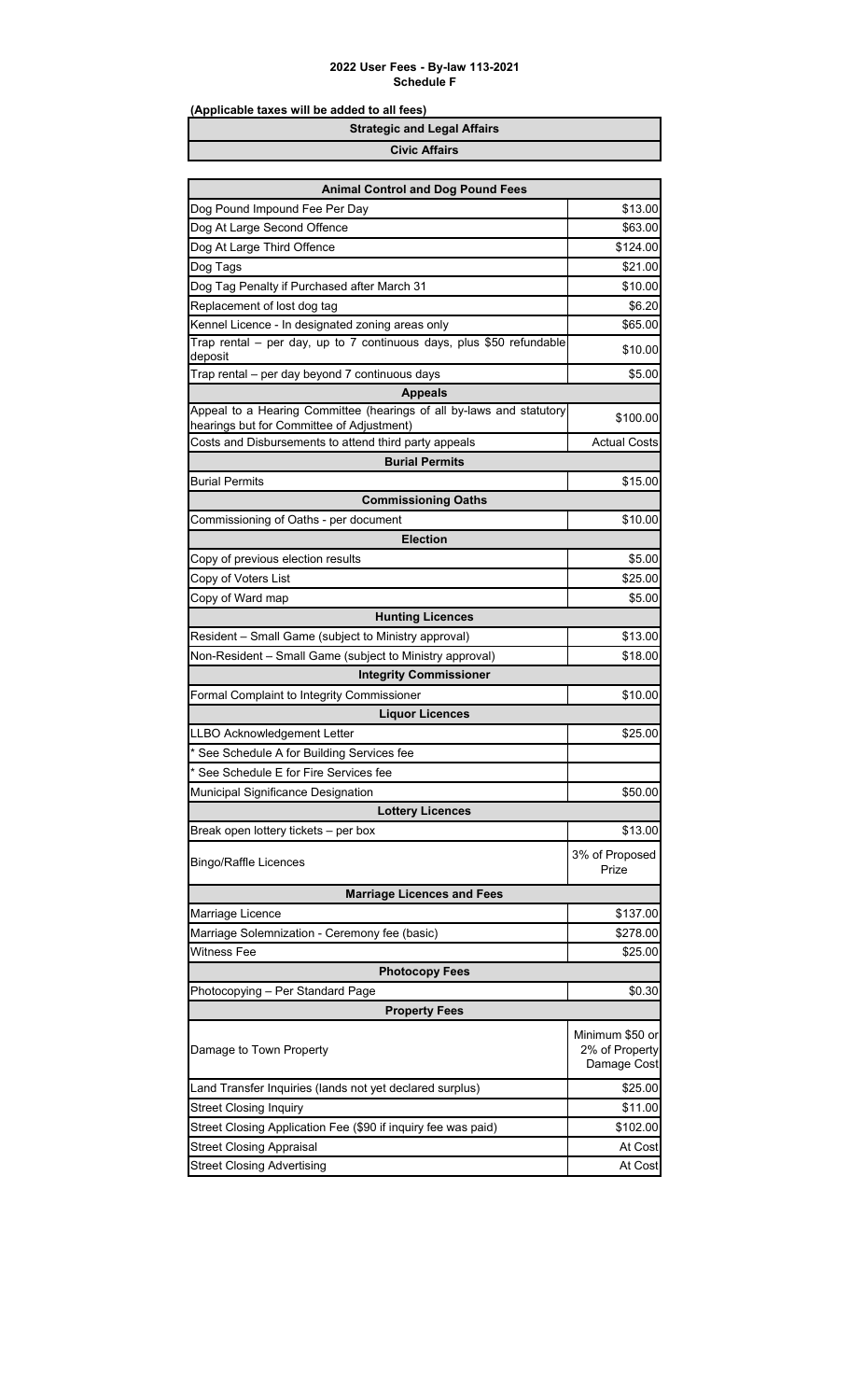| <b>Strategic and Legal Affairs</b> |  |
|------------------------------------|--|
| <b>Civic Affairs</b>               |  |

| Requests under the Municipal Freedom of Information and Protection of Privacy<br>Act |                |
|--------------------------------------------------------------------------------------|----------------|
| <b>Application Fee</b>                                                               | \$5.00         |
| Document search - per 15 minutes                                                     | \$13.00        |
| Miscellaneous Charges per Ontario Regulation 823                                     | Per O. Reg 823 |
| <b>Vehicle for Hire Licences and Fees</b>                                            |                |
| Vehicles for Hire                                                                    |                |
| Vehicles for Hire Driver                                                             | \$51.00        |
| Vehicles for Hire Driver - renewal                                                   | \$41.00        |
| Vehicle for Hire Owner (per vehicle)                                                 | \$102.00       |
| <b>Private Vehicles for Hire Driver</b>                                              | \$51.00        |
| Private Vehicles for Hire Driver - renewal                                           | \$41.00        |
| Private Vehicle for Hire Owner - per vehicle                                         | \$102.00       |
| Private Transportation Company                                                       | \$306.00       |
| <b>Limousine Driver</b>                                                              | \$51.00        |
| Limousine Driver - Renewal                                                           | \$41.00        |
| Limousine Owner - per vehicle                                                        | \$102.00       |
| <b>Broker</b>                                                                        | \$51.00        |
| Replacement of Owner Plate                                                           | \$26.00        |
| Replacement of Driver Plate                                                          | \$11.00        |
| Transfer                                                                             | \$36.00        |
| <b>Recovery of Legal Costs</b>                                                       |                |
| Recovery of legal fees for lawyer associated with tax sales, property                | \$229.00       |
| disposition                                                                          |                |
| Recovery of legal fees for legal assistant                                           | \$143.00       |
| Recovery of disbursements at cost                                                    | \$1,018.00     |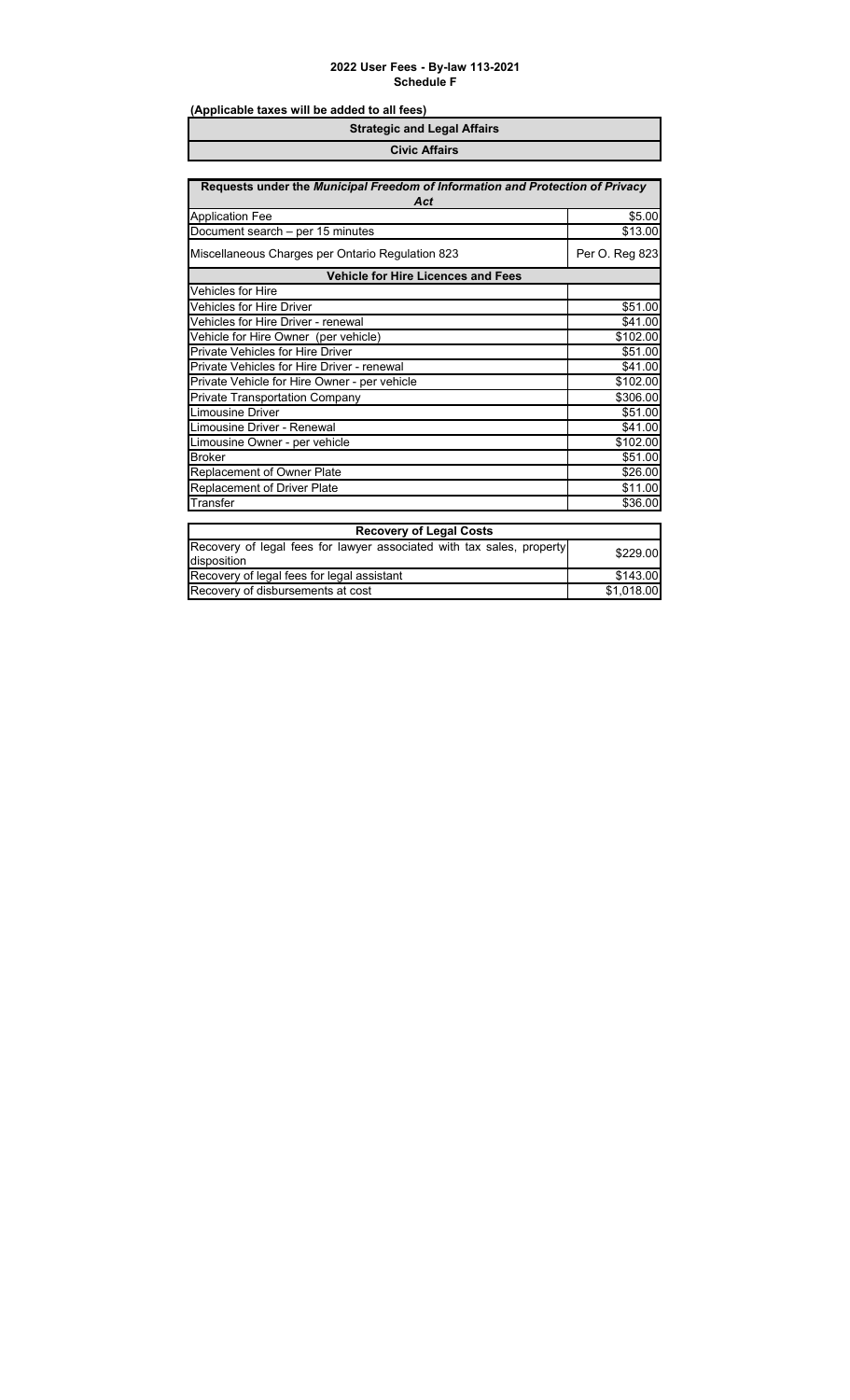٦

| <b>Operations</b>                                                    |            |
|----------------------------------------------------------------------|------------|
| <b>Public Works Services</b>                                         |            |
| Ditching Policy EN120 - Administrative Fee                           | \$246.00   |
| Encroachment/entrance permit and other miscellaneous works           | \$246.00   |
| Indemnity deposit – refundable up to 3 years from issuance of permit | \$1,300.00 |
| Municipal Consent permit fee                                         | \$305.00   |
| Sign Installation fee- per sign                                      | \$120.00   |

| <b>Drainage Services</b>                                                                                                                                                                                                                                                                                                                                                                                                                                  |                       |
|-----------------------------------------------------------------------------------------------------------------------------------------------------------------------------------------------------------------------------------------------------------------------------------------------------------------------------------------------------------------------------------------------------------------------------------------------------------|-----------------------|
| Tile Loans - Administrative Fee                                                                                                                                                                                                                                                                                                                                                                                                                           | \$154.00              |
| <b>Private Drain Connection Sheet Request</b>                                                                                                                                                                                                                                                                                                                                                                                                             | \$10.00               |
| <b>Engineering Services</b>                                                                                                                                                                                                                                                                                                                                                                                                                               |                       |
| Lawyer Letters - per property inqury                                                                                                                                                                                                                                                                                                                                                                                                                      | \$75.00               |
| Additional Engineering Walthrough                                                                                                                                                                                                                                                                                                                                                                                                                         | \$100.00              |
| <b>Water Services</b>                                                                                                                                                                                                                                                                                                                                                                                                                                     |                       |
| Water Shut-Off - nonpayment                                                                                                                                                                                                                                                                                                                                                                                                                               | \$52.00               |
| Water Shut-Off                                                                                                                                                                                                                                                                                                                                                                                                                                            | \$32.00               |
| Water Shut Off - After Hours                                                                                                                                                                                                                                                                                                                                                                                                                              | \$156.00              |
| Water Turn-On                                                                                                                                                                                                                                                                                                                                                                                                                                             | \$32.00               |
| Water Turn On - After Hours                                                                                                                                                                                                                                                                                                                                                                                                                               | \$156.00              |
| Water Disconnect, defined as a complete removal of the water service                                                                                                                                                                                                                                                                                                                                                                                      | Actual cost           |
| to corporation stop<br>Water Reconnect, defined as a installation of the water service to                                                                                                                                                                                                                                                                                                                                                                 |                       |
| corporation stop. Buy-in fee under Tariff of Fees By-law is not                                                                                                                                                                                                                                                                                                                                                                                           | Actual cost           |
| applicable if done within 5 years of disconnect.                                                                                                                                                                                                                                                                                                                                                                                                          |                       |
| New Water Account Set Up Fee                                                                                                                                                                                                                                                                                                                                                                                                                              | \$32.00               |
| Water account late payment fee                                                                                                                                                                                                                                                                                                                                                                                                                            | 3% per month          |
| Shut off notice                                                                                                                                                                                                                                                                                                                                                                                                                                           | \$7.00                |
| <b>Relocation of Water Service:</b>                                                                                                                                                                                                                                                                                                                                                                                                                       |                       |
| <b>Short Service</b>                                                                                                                                                                                                                                                                                                                                                                                                                                      | \$3,054.00            |
| Long Service                                                                                                                                                                                                                                                                                                                                                                                                                                              | \$3,787.00            |
| Inspection Fee - water service when building demolished                                                                                                                                                                                                                                                                                                                                                                                                   | \$60.00               |
| Missed appointment or service refusal per instance                                                                                                                                                                                                                                                                                                                                                                                                        | \$55.00               |
|                                                                                                                                                                                                                                                                                                                                                                                                                                                           |                       |
| Water Service Abandonment Fee:<br>Where all buildings have been removed from a building lot and a water<br>service is requested to be abandonded by the property owner, the<br>water service pipe shall be disconnected at the property line. The<br>service box and rod shall be removed by the owner's contractor or by<br>Town forces, at the owner's expense, and inspected by the Town; after<br>which the basic charge will no longer be applicable |                       |
| Town performs the work                                                                                                                                                                                                                                                                                                                                                                                                                                    | \$303.00              |
| Inspection Fee when property owner performs the work                                                                                                                                                                                                                                                                                                                                                                                                      | \$60.00               |
| Water Service Abandonment Reconnection Fee (at property line):                                                                                                                                                                                                                                                                                                                                                                                            |                       |
| Town performs the work                                                                                                                                                                                                                                                                                                                                                                                                                                    | \$303.00              |
| Inspection Fee when property owner performs the work                                                                                                                                                                                                                                                                                                                                                                                                      | \$60.00               |
| In the event that the reconnection is done within 5 years of Water<br>Buy-in, reconnection fee shall not be applicable.                                                                                                                                                                                                                                                                                                                                   |                       |
| Water Permit - Includes Supplying Water Meter - Actual cost plus<br>administration fee                                                                                                                                                                                                                                                                                                                                                                    | \$32.00               |
| Test of Water Meter - where meter is found to be in proper working<br>order                                                                                                                                                                                                                                                                                                                                                                               | \$167.00              |
| Frozen Meter Repair                                                                                                                                                                                                                                                                                                                                                                                                                                       | \$111.00              |
| Water Buy-In Fees                                                                                                                                                                                                                                                                                                                                                                                                                                         | Per By-law<br>98-2020 |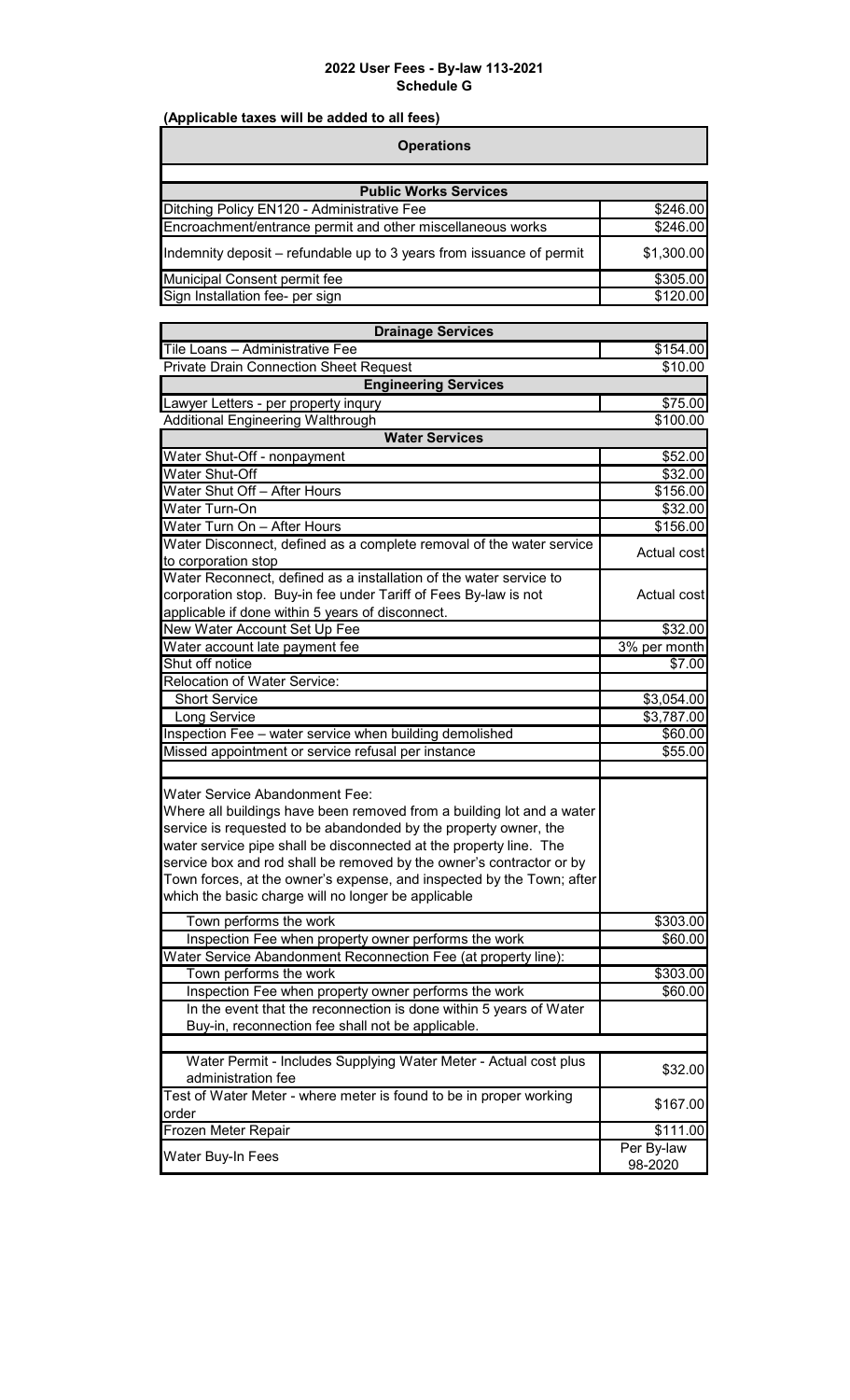# **(Applicable taxes will be added to all fees)**

#### **Finance Services**

| <b>Administration Fees and Service Charges</b>                                              |          |  |
|---------------------------------------------------------------------------------------------|----------|--|
| Convenience Fee - US currency transactions (per item)                                       | \$4.00   |  |
| NSF Cheque/Returned Item Charge                                                             | \$35.00  |  |
| Financing Administration Fee - per property                                                 | \$115.00 |  |
| Interest on trade receivables over 30 days past due per month                               | 1.25%    |  |
| Penalty and Interest on tax account arrears per month                                       | 1.25%    |  |
| Tax Certificate and Water Certificate - each per property inquiry                           | \$75.00  |  |
| Tax Certificate and Water Certificate - each per property inquiry within<br>3 business days | \$150.00 |  |
| Property Tax bill reprint                                                                   | \$13.00  |  |
| Additions to the Roll - Water, AR, POA, WSIB, etc.                                          | \$30.00  |  |
| Refund or Misdirected Payment Fee                                                           | \$32.00  |  |
| Title search on property > 2 years in arrears                                               | \$57.00  |  |
| <b>Financing Admin Fee</b>                                                                  | \$115.00 |  |
| <b>Ownership Changes</b>                                                                    | \$35.00  |  |
| Mortgage Fees for tax bills                                                                 | \$11.00  |  |

| <b>Tax Sale Fees</b>                                                                                                                                                                         |            |
|----------------------------------------------------------------------------------------------------------------------------------------------------------------------------------------------|------------|
| Farm Debt Mediation Letter - per property                                                                                                                                                    | \$50.00    |
| Block A – Preliminary work (including registration of Tax Arrears<br>Certificate, mailing of first notices, Statutory Declaration regarding<br>notice, Tax Arrears Cancellation Certificate) | \$1,050.00 |
| Block B - Survey (if required)                                                                                                                                                               | Actual     |
| Block C - Final Notice, Statutory Declaration                                                                                                                                                | \$300.00   |
| <b>Block D - Extension Agreement</b>                                                                                                                                                         | \$400.00   |
| Tender process:                                                                                                                                                                              |            |
| Advertising                                                                                                                                                                                  | Actual     |
| Tender opening and examination                                                                                                                                                               | \$570.00   |
| Prepare and Register Tax Deed                                                                                                                                                                | \$750.00   |
| Pay proceeds into court                                                                                                                                                                      | \$650.00   |

| G.I.S. Mapping                                                                                      |         |  |
|-----------------------------------------------------------------------------------------------------|---------|--|
| <b>Standard Map Products</b>                                                                        |         |  |
| Municipal Wide Street Map - (Double Sided - Colour) 11"x17"                                         | Free    |  |
| Municipal Wide Street Map - (Double Sided - Colour) 18"x34"                                         | \$7.00  |  |
| Municipal Wide Street Map - (Double Sided - Colour) 24"x50"                                         | \$13.00 |  |
| <b>Custom Map Products</b>                                                                          |         |  |
| Custom Mapping - include any plots larger than 11" x 17" up to<br>maximum size 24" x 50" - per hour | \$52.00 |  |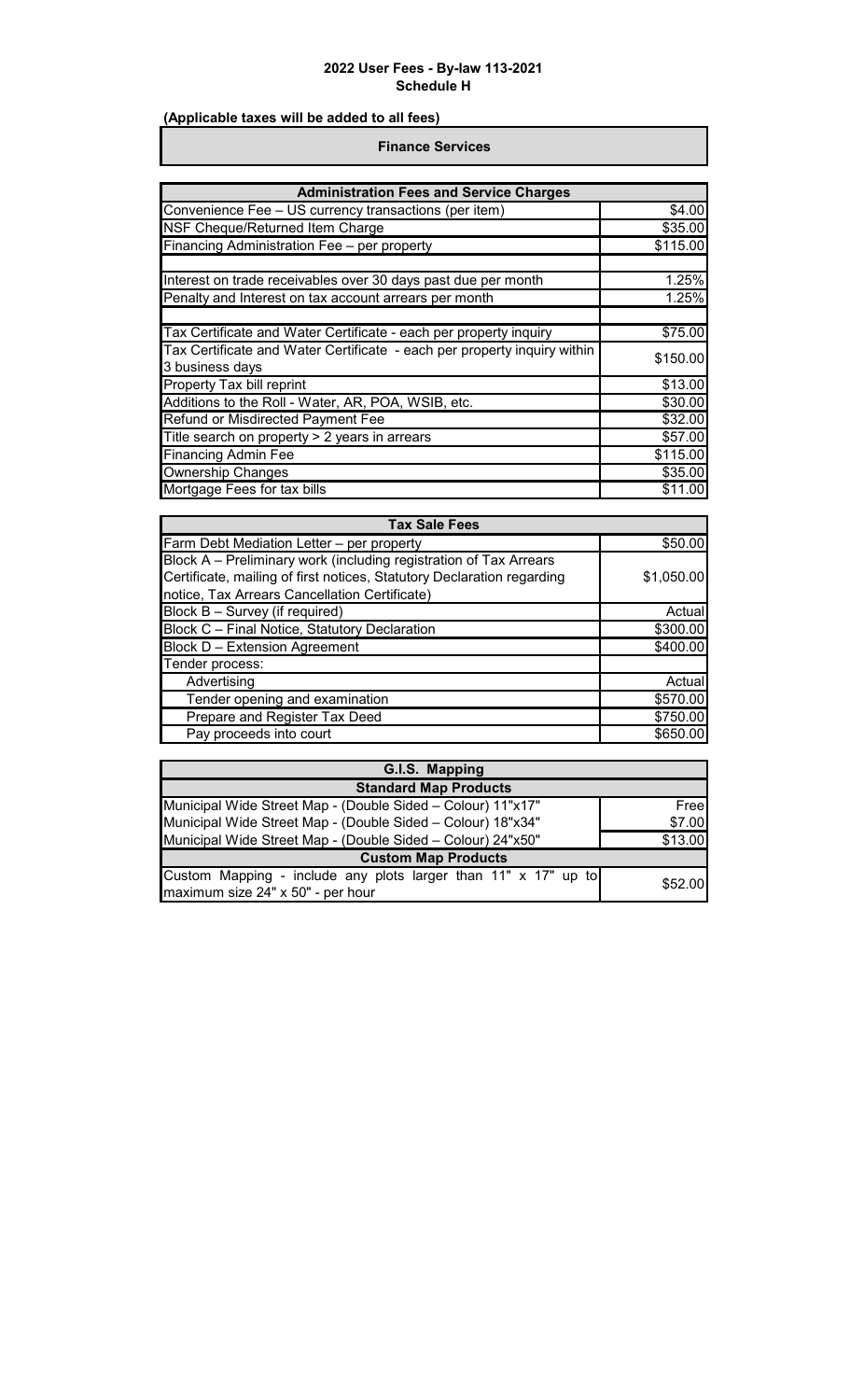| <b>Growth and Sustainability</b><br><b>Community Services</b> |                  |  |
|---------------------------------------------------------------|------------------|--|
|                                                               |                  |  |
| Arena - Ice Rates                                             |                  |  |
|                                                               | <b>Effective</b> |  |
|                                                               | 01-Apr-22        |  |
| Ice Rentals - hourly rates:                                   |                  |  |
| Weekday morning (M-F 7am - 12pm; September - March)           | \$113.00         |  |
| Weekday non-prime time (M-F 12pm - 5pm; 10pm-12am)            | \$158.00         |  |
| Prime Time (M-F 5pm-10:00pm, Sat/Sun 8am-10pm)                | \$196.00         |  |
| Same Day rental                                               | \$137.00         |  |
| Ice Rental Cancellation Fee - minimum 48 hours notice         | \$33.00          |  |
| Arena Storage Room - registered leagues                       | Free             |  |
|                                                               |                  |  |
| <b>Public Skating:</b>                                        |                  |  |
| Public Skate session (up to age 14)                           | \$2.00           |  |
| Public Skate session (over age 14)                            | \$2.00           |  |
| Parent and Tot Skate session                                  | Free             |  |
| Adult/Senior Skate session                                    | Free             |  |
| Figure Skating practice (Child/Youth to age 14)               | \$11.00          |  |
| Figure Skating practice (Youth ages 15-17)                    | \$10.00          |  |
|                                                               |                  |  |
| Drop-in Hockey: (full equipment is required)                  |                  |  |
| Child/Youth to age 14                                         | \$5.00           |  |
| Youth $-$ ages 15-17                                          | \$5.00           |  |
| Adult                                                         | \$7.00           |  |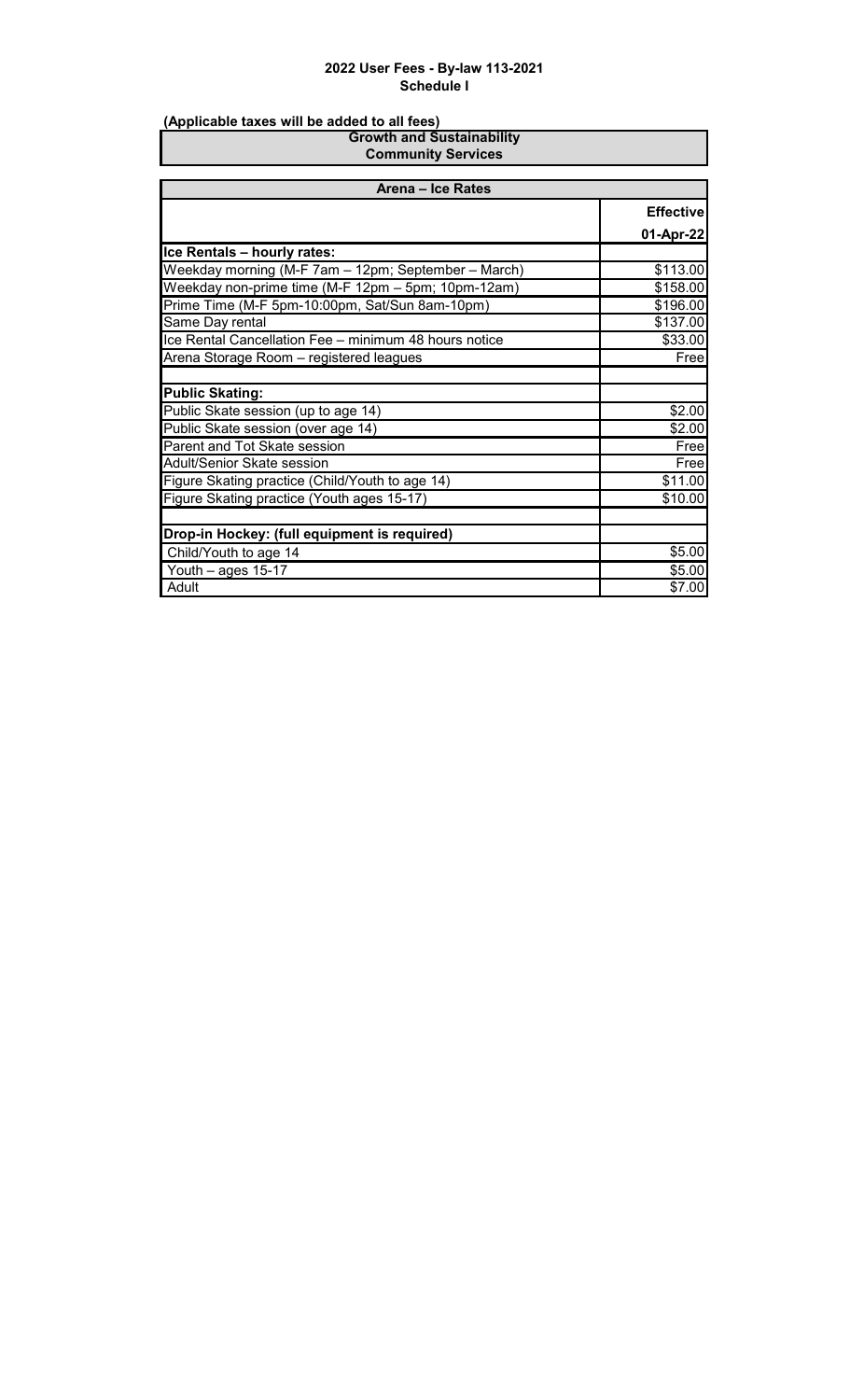| <b>Growth and Sustainability</b><br><b>Community Services</b>        |                                     |
|----------------------------------------------------------------------|-------------------------------------|
|                                                                      | <b>Effective</b><br>01-Apr-22       |
| <b>Belle River Marina Rates</b>                                      |                                     |
| <b>Slip Rental -Seasonal:</b>                                        |                                     |
| Fully Serviced - based on size of slip - per foot                    | \$54.00                             |
| Un-serviced- based on size of slip - per foot                        | \$43.00                             |
|                                                                      |                                     |
| <b>Slip Rental - Monthly:</b>                                        |                                     |
| Docks A and B - Serviced                                             | \$473.00                            |
| Docks C, D, G and F - Serviced                                       | \$407.00                            |
| Docks E and F - Un-serviced                                          | \$376.00                            |
|                                                                      |                                     |
| <b>Slip Rental - Transient</b>                                       |                                     |
| Slip Rental - per foot                                               | \$1.80                              |
| 5-night Discount (Sunday through Wednesday)                          | Buy 3 nights, Get 2<br>nights free  |
| 3-night Discount (Sunday through Wednesday)                          | Buy 2 nights, Get 1<br>night Free   |
| 2-night Club Event Booking                                           | Buy 1 night, Get 1<br>night 50% Off |
| <b>Other Fees:</b>                                                   |                                     |
| Electrical Fee - Air Conditioner per unit                            | \$199.00                            |
| <b>Pump Out</b>                                                      | \$13.28                             |
| Boat Launch Ramp - Day Pass                                          | \$13.28                             |
| Boat Launch Ramp - 10-pack                                           | 10% off                             |
| Boat Launch Ramp - Season Pass                                       | \$189.00                            |
| Boat Launch Ramp - Seasonal Pass Senior Rate                         | \$150.00                            |
| Jet Ski Access - Season Pass<br>(must supply own Town-approved dock) | \$199.00                            |
| <b>Chartering Access - Season Pass</b>                               | \$512.00                            |
|                                                                      |                                     |
| Marina Pavillion - seasonal boater use only                          | Free                                |